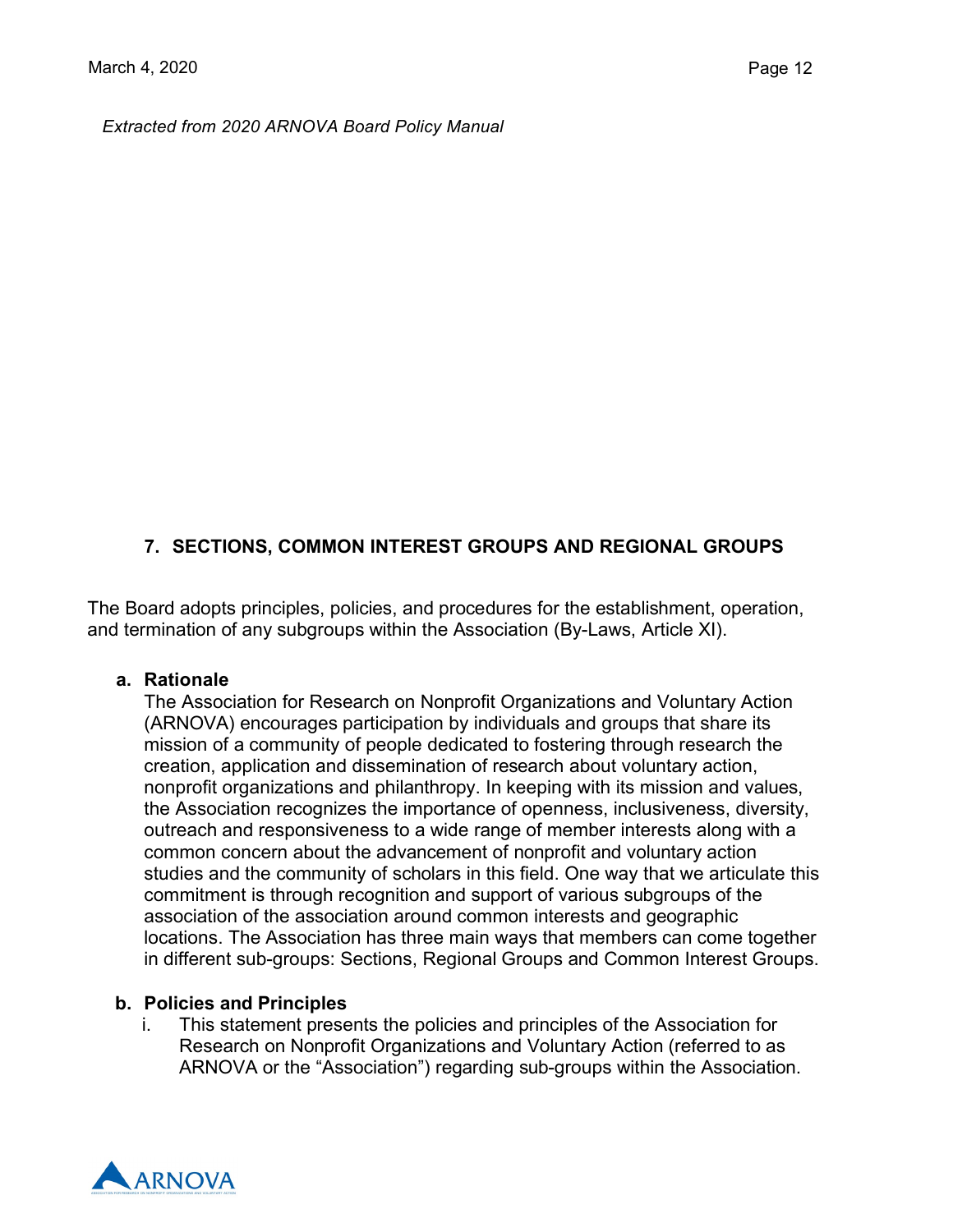This policy statement covers all such sub-groups whether formed around topical interests, geographical location or other interests.

- ii. The purpose of sub-groups in the Association is to help express the special interest of current and future members, encourage diversity of leadership, and enrich and enhance the intellectual scope of the Association.
- iii. Such sub-groups can include Sections, Regional or Common Interest Groups of the Association and this terminology will be used hereafter in the document and in all other references.
- iv. Sections and Regional Groups of ARNOVA require approval by a majority vote of the Board of Directors of the Association. An application for approval as a Section or Regional Group shall be submitted to the Board of Directors, and must be signed by a minimum of fifty (50) identified members of the Association.

### **c. Common Interest Groups**

The purpose of a Common Interest Group is to encourage groups of individuals to come together in an organic and flexible way around shared intellectual topics or professional concerns. These groups can be created for the purpose of networking, exchange of information, development of new fields of investigation or around other emerging opportunities. Members are reminded that ARNOVA is committed to being multi-disciplinary; thus discipline-based groups are discouraged.

The following basic principles apply to Common Interest Groups:

- i. Membership can be open to individuals who are not ARNOVA members but it is anticipated that if the group gets more formalized (e.g. moves to become a Section) that participants would join ARNOVA. One of the advantages of this type of group is to diversify the Association and encourage people with shared interests to join and attend the conference (thus enhancing and diversifying membership).
- ii. Common Interest Groups can be created with a minimum of 5 identified members and do not require approval by a majority vote of the Board of Directors as they are intended to be more informal and emergent. Members wishing to form a common interest groups should describe the group in a proposal to the ED, who brings the proposal to the membership committee for consideration.
- iii. Common Interest Groups are both more flexible and they do not have all the benefits of a Section or Regional Group. As a result, they will not have a budget, formal operating principles/By-Laws, or a requirement for a mission statement. Similarly, they do not have designated sessions allocated to them at the conference (although they are encouraged to submit papers, panels and colloquies in the normal way to the annual conference).
- iv. The Association where possible will support Common Interest Groups by announcing their meetings at the conference, by providing space on the web site to facilitate discussion and similar activities.
- v. Leadership of the Common Interest Group is the responsibility of the Group and each Group is requested to inform the Chair of the Membership Committee of their plans, activities and needs. Common Interest Groups that

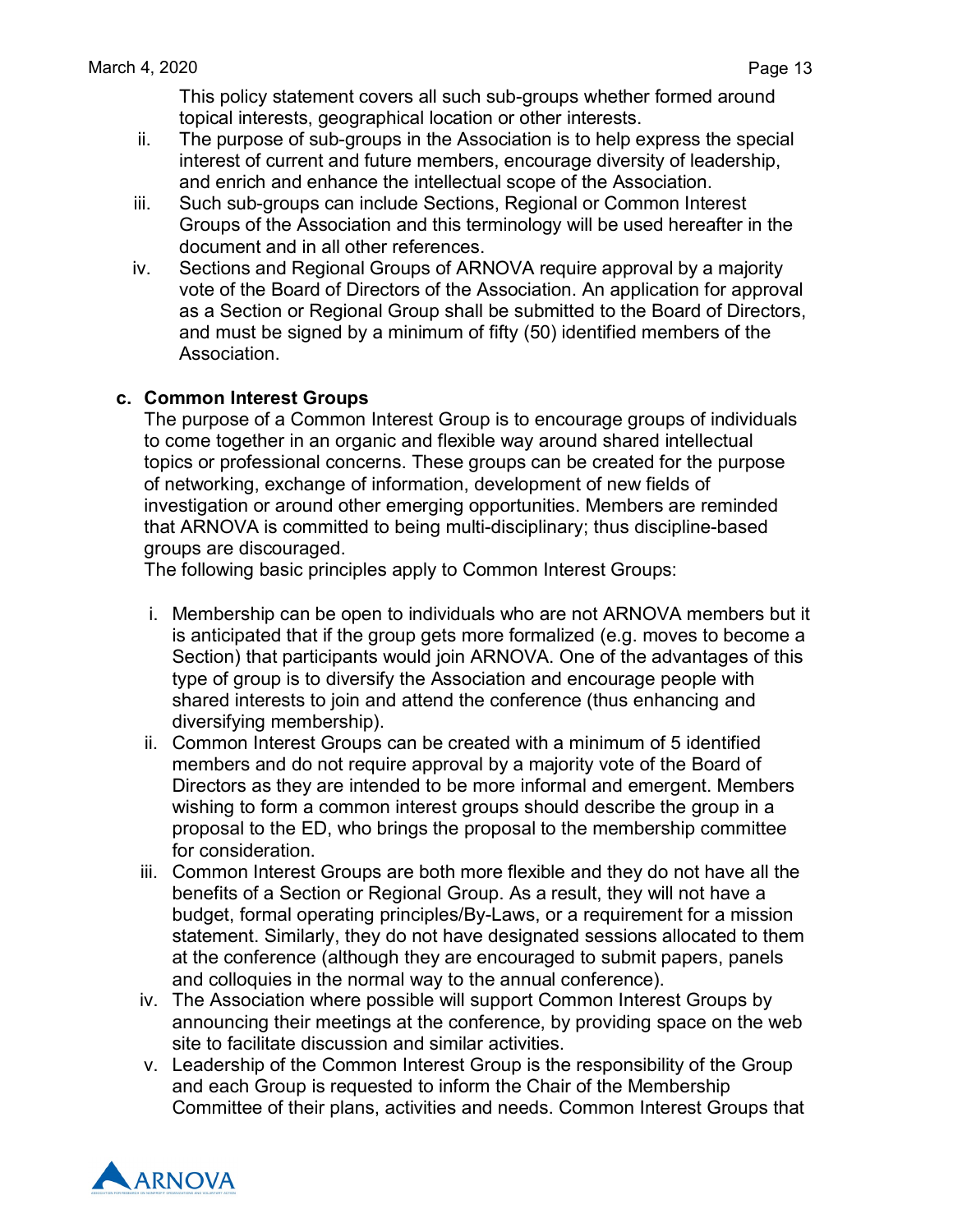are active should notify ARNOVA of their continuance on an annual basis, and are requested to report every three years to the Membership Committee on the status of their activities.

- vi. Termination of the Common Interest Group can be either a formal disbanding or a simple loss of interest and membership.
- vii. Common Interest Groups are expected to be inclusive and while they may refer to their affiliation with ARNOVA in their name (e.g. ARNOVA Common Interest Group in XXX) they must act in conformity with the ARNOVA By-Laws and the following general prohibitions:
	- 1. They may not take political positions on public policy issues, attempt to influence legislation or support any candidate for public office, without prior written ARNOVA approval.
	- 2. They may not represent or speak for the Association in any capacity without prior written approval.
	- 3. They may not enter into formal agreement or contract with any outside individual or organization.
	- 4. They may not carry out any fundraising activities without prior approval of the Association.
	- 5. No individuals may be placed on a permanent mailing list of any Common Interest Group without being a member of ARNOVA. A Group may not sell its mailing list, or give its mailing list to any group, organization or individual other than its own membership.
	- 6. They may not use the ARNOVA logo, wordmark or letterhead unless specific prior written approval for such usage has been provided by the Association.

# **d. Sections and Regional Groups**

- i. The benefits of Sections and Regional Groups are:
	- 1. They provide an identified forum and structure for meeting and working with other members with similar interests.
	- 2. They provide special opportunities to meet and to present workshops and panels at ARNOVA conferences and elsewhere. Designated sessions at the annual conference depending on the size, activity level and success of the group can be negotiated with the Membership Committee and the Conference Chair on an annual basis (for example, a Section or Region with 50 members might have one session at the conference, one with substantially more than 50 members in the last two years two sessions).
	- 3. They are a mechanism to stay in formal contact with ARNOVA members with similar interests on an ongoing basis throughout the year.
	- 4. They receive assistance where possible from the ARNOVA office in carrying out the activities and affairs of the group.
	- 5. They receive official recognition on the ARNOVA conference program and related materials.
	- 6. They may represent ARNOVA in specialized contexts.
	- 7. They have a space on the ARNOVA web site.
- ii. The following basic principles apply to all Sections and Regional Groups:

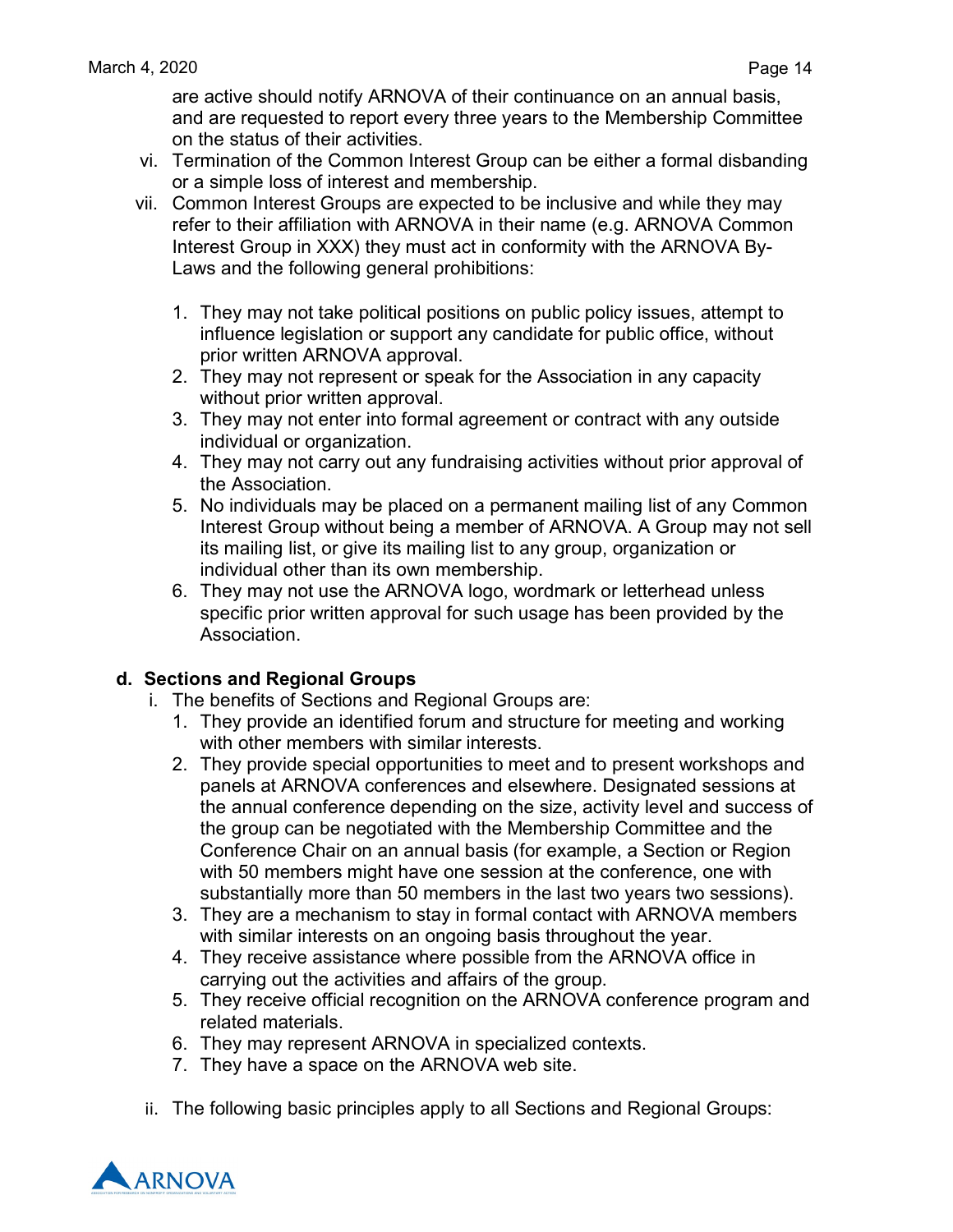- 1. All members shall be members of ARNOVA.
- 2. The Section's or Regional Group's mission shall be congruent with the mission of the Association.
- 3. Activities and procedures of the section or regional group shall be in conformity with the By-Laws of the Association.
- iii. The following procedures shall be followed in establishing and maintaining Section or Regional Group status:
	- 1. As part of its application for formal status, a Group will provide the Association with a statement of its purpose and mission, and a list of the ARNOVA members requesting Section or Regional status.
	- 2. After approval by the Association Board of Directors, each Section will sign a general "Agreement" with the Association. This agreement will outline more specific expectations affecting Section or Regional Status in the Association, in keeping with the policies and principles in this document.
	- 3. Budgets for Sections or Regions will be prepared in consultation with the Executive Director and the Chair of the Membership Committee and will be approved as part of the regular budget of the Association.
	- 4. Operating Principles/By-Laws developed by Sections or Regions will conform to By-Laws of the Association and will be submitted through the Membership Committee to the ARNOVA Board for approval. Changes in the Rules of Procedure must also be communicated to the Board.
	- 5. Sections and Regional Groups will present annual reports to the Membership Committee by December 31 of each year. This report will include, but not be limited to, a summary of their activities, names of people in current leadership roles, a list of current members, a financial statement, and a statement on how the section/group is ensuring and promoting diversity in activities, membership, and leadership.
	- 6. Given concerns about consistency of the brand and the need to draw members to the main web site all sub-groups are encouraged to house their web site on the ARNOVA site and ensure the look and feel of their site are congruent with those of the overall site.
- iv. Section and Regional Group names shall include ARNOVA's name, as in "XXX Section of the Association for Research on Nonprofit Organizations and Voluntary Action (ARNOVA)."
- v. If determined by the Board of Directors, members shall pay a special supplement to their annual association dues for membership in the Section or Regional Group. The amount of dues will be established annually by the Board of Directors of the Association. Part of the dues paid for membership of subgroups shall be used for administrative costs of the ARNOVA office. This percentage will be determined by a vote of the Board of Directors of the Association.
- vi. Liaison with and oversight of the Sections, Common Interest and Regional